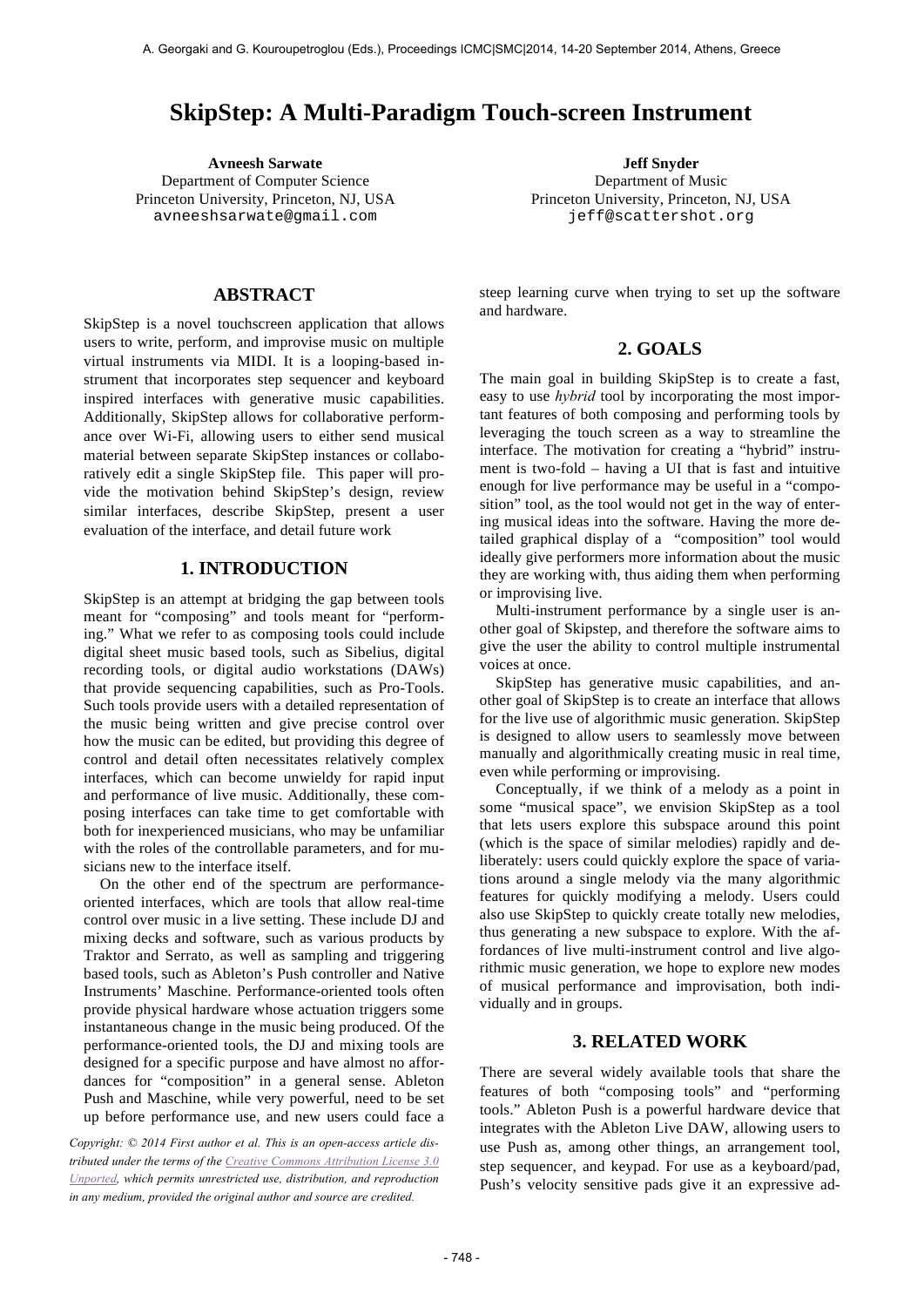vantage over most touch screen applications. However, Push's minimal textual display area can make switching between the various modes complicated for a new user. Maschine is a similar integrated hardware/DAW product with much of the same functionality, and its twin screens give it much more display flexibility. Currently, however, it's video screens only function when using the Maschine DAW, limiting its flexibility.

Nodal is a network-based generative music tool that allows for both composition and real time performance and improvisation [3]. Users set up networks where nodes correspond to certain notes or chords, and the nodes play their pitch content when a network-traversing object called a "voice group" reaches the node. These nodes can be connected such that the network can be traversed either deterministically or randomly. Users can either "compose" using Nodal by creating networks that play without user interaction or manually trigger networks to "play" using MIDI messages, thus allowing them to be used as part of an instrument. While Nodal and SkipStep offer some similar functionality, Nodal dispenses with the representation of music as pitch vs time on an X/Y plane, whereas in SkipStep that idea is a crucial part of the interface.

Notesaaz is the musical performance interface that inspired SkipStep's approach to "musical space" [1]. In Notesaaz, the performer is able to control two different sets of lines moving on a screen, with their intersection determining the sound produced. Performers first use the controller to create a "score" by setting the position of the first set of lines, and then use the controller to freely move the second set of lines over the first, thus "playing the score" by creating new intersections and new sounds. The statically positioned first set of lines allows users to define a musical space, creating a loose limitation on the type of music that can be produced. The movement of the second set of lines allows users to explore that space. In SkipStep, users can similarly define a musical space by creating a melody on the grid and then explore the space of variations on that melody.

# **4. SOFTWARE COMPONENTS**

The iPad interface for SkipStep was built using TouchOSC, an app for the iPad that allows for the building of UIs in a graphical editor by dragging and dropping UI widgets onto a screen. The SkipStep back-end is run on a laptop, and the iPad and laptop communicate via Wi-Fi using the OSC protocol [7]. The back-end was written in Python. ChucK was used to control timing and to send MIDI messages to a DAW, which was used to synthesize the sound. Python and ChucK communicated via OSC, using the pyOSC<sup>1</sup> library [6].

SkipStep has a multi-user mode where users can send melodies to each other. LANdini, a networking utility by Jascha Narveson, was used when multiple SkipStep instances were coordinated in multi-play mode [4]. LANd-

1

ini simplifies the sending of OSC messages between multiple users on the same Wi-Fi network, and can also provide guaranteed delivery for selected message types.

# **5. FEATURES**

#### **5.1 "Painterly" Note Input**

To make SkipStep a tool suitable for both composition and performance, we wanted to create a notation-input interface that was immediate, expressive, and visually informative. We also hoped to design what Golan Levin described as a "painterly interface" [2]. According to Levin, the design of a painterly interface should aim for the following (quoted):

- The system makes possible the creation and performance of dynamic imagery and sound, simultaneously, in real-time.
- The system's results are inexhaustible and extremely variable, yet deeply plastic.
- The System's sonic and visual dimensions are commensurately malleable.
- The system eschews the incorporation, to the greatest extent possible, of the arbitrary conventions and idioms of established visual languages, and instead permits the performer to create or superimpose her own.
- The system's basic principles of operation are easy to deduce, while, at the same time, sophisticated expressions are possible and mastery is elusive.



Figure 1. Painterly interface controls

We found the step sequencer interface, particularly one as implemented on a touchscreen, to meet these goals. A step-sequencer incorporates the 2D pitch vs time representation of music in a minimal, intuitive fashion. What

<sup>1</sup> https://trac.v2.nl/wiki/pyOSC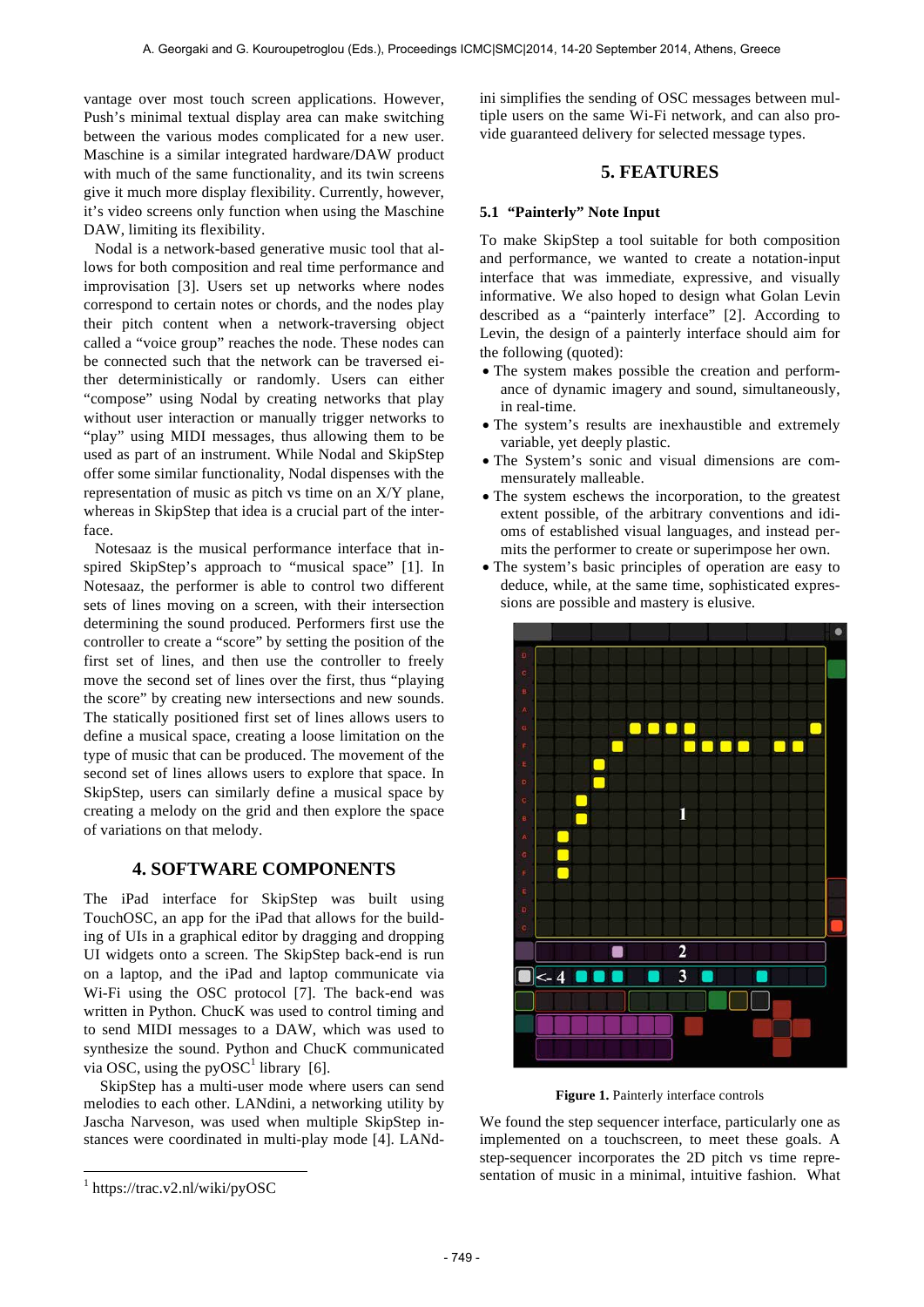is particularly attractive about touchscreen step sequencers as opposed to physical hardware ones is that users can create melodic contours by simply swiping across the screen. This allows for a very fluid, intuitive input of musical material, especially for users with no musical experience. For greater expressive control, users can change the scale played by the step sequencer as well as transposing the entire sequencer.

We wanted to include equally intuitive, visual controls for varying playback of the melodic content of the grid, providing ways to explore the musical space defined by the grid without explicitly altering it (and thus changing the musical space). The step jumping and subset looping controls serve this purpose. The purple dot (Figure 1, element 2) is always underneath the column that is being played by the step sequencer. If the user presses under some other column, the step sequencer will play that column next and continue playing forward from that column. This allows users to disrupt the linearity of the loop they have created and is similar to the way a turntablist can reset the flow of a record by physically spinning it to different positions.

The subset looping feature allows users to select a subset of the columns (Figure 1, element 3) and when subset looping is turned on (Figure 1, element 4), the step sequencer only loops (still in order) over those selected columns. The columns can be added or removed while subset looping is on, allowing for a very dynamic, interactive looping experience. Together, step jumping and subset looping allow users to engage more deeply with a "static" loop/grid.



# **5.2 Interactive Algorithms**

**Figure 2.** Algorithmic interface controls

SkipStep currently implements a simple (but soon to expand) set of algorithms that can modify whatever music is displayed on the main grid. We focused on interactivity in designing both the algorithms and the interface for their use. All of the algorithms take 2 parameters: the grid to be modified and the intensity of the modification (an integer from 1-5). The algorithm to be used can be selected via element 3 in Figure 2, and the intensity set via element 2 in Figure 2. The algorithms can be applied manually, via element 4 in Figure 2, or can be set to "automatic", so that they are applied every time a loop starts, via element 1 in Figure 2. There is also an "undo" button (Figure 2, element 6) that restores the grid to the state before an algorithm is applied. There as also an auto-undo mode (toggled via Figure 2, element 5): when this is turned on, a "snapshot" of the current active grid is taken. Any modifications to the active grid, (whether manual or algorithmic) are played once and then reverted backed to the snapshot.

Users can save up to 8 different grid patterns, and can instantly recall them to loop. To save the grid currently on the screen, users simply click on an unlighted bank (Figure 2, element 7), which then lights up, indicating that a grid is saved in it. To load a bank and loop it, users can press the button (Figure 2, element 8) above the lighted bank they wish to load. These interface features were chosen to encourage iterative modification of music, allowing for the seamless interaction of algorithmic and manual modification.

The algorithms implemented in SkipStep are intended to be transformative algorithms, which modify an existing grid, rather than generative algorithms, which could populate an empty grid. Since we did not want to arbitrarily limit the type of grids that are output by the algorithms, the algorithms focus on geometric approaches to creating variations rather than relying on music theory heuristics, considering only the shapes of the grids rather than the notes they encode. All of the algorithms are probabilistic, and the parameters were chosen so that they provided a high amount of variation, but did not produce overly chaotic output. The algorithms were designed to allow for the rapid development of complex patterns from a simple melodic contour. The algorithms are:

#### *5.2.1 Semi-Structured Random Variation*

Let  $k$  be the intensity value. Let the "neighborhood" of a grid element *e* be all other elements that are within 5 vertical steps and 3 horizontal steps of *e*. Let *v* be a random variable with outcomes *p, q, r,* and *s*. In this random variable, *p* is the event that *e* is turned off, *q* is the event that *e* is moved to another location in its neighborhood, *r* is the event that an off element in *e*'s neighborhood is turned on, and *s* is the event that no modification is made. In event *q*, the location to which the new element that is added or the old element is moved is distributed uniformly over e's neighborhood. All 4 probabilities are parameterized by *k*. For each "on" element in a grid, a random trial of *v* is run to see which outcome of {*p, q, r, s*} occurs. See Figure 3 for an example.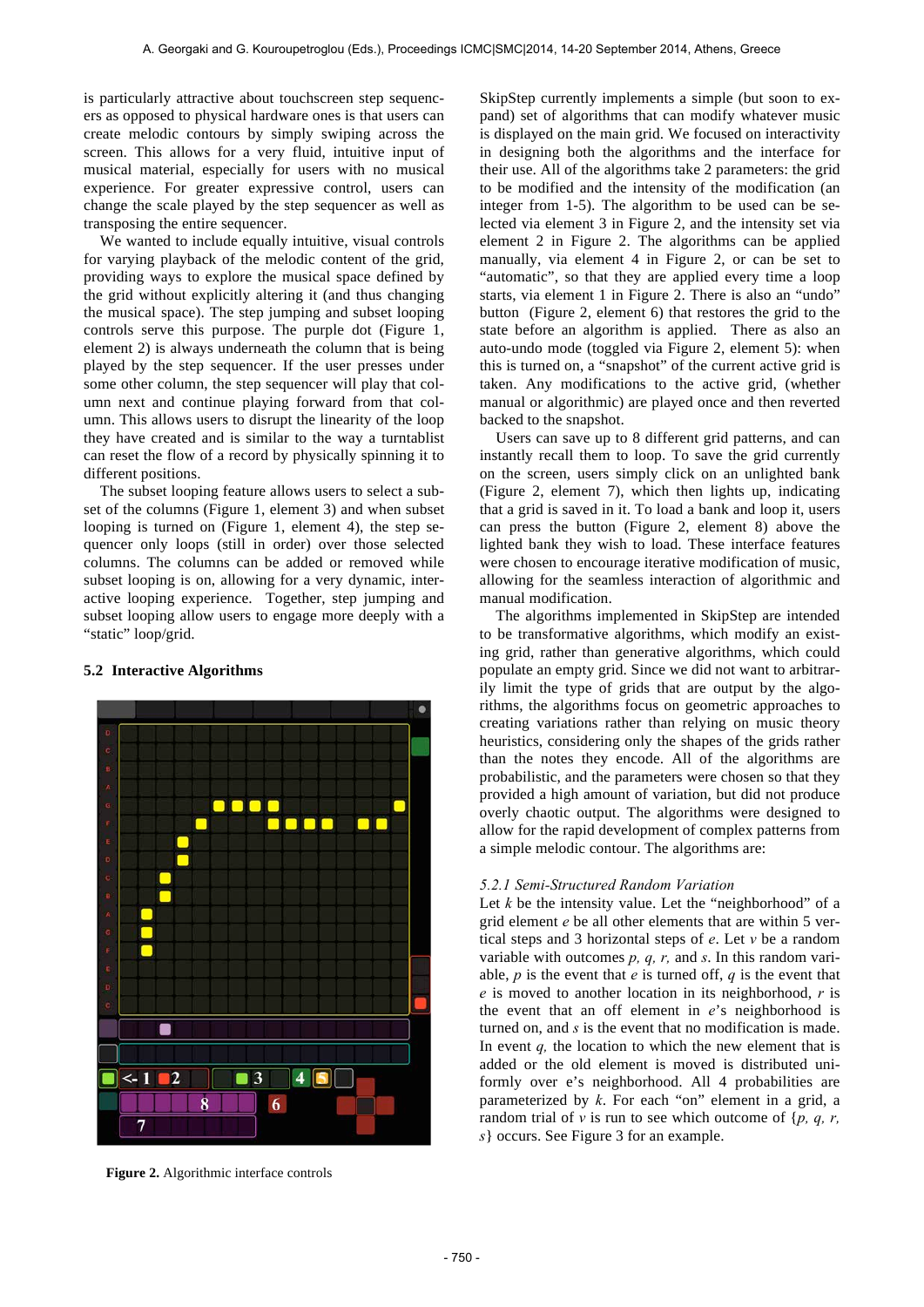

**Figure 3.** Semi-structured random variation applied to a melodic contour

#### *5.2.2 Random Melodic Filtering*

Let *k* be the intensity value. For each column in the grid, *k* of the "on" elements will be selected at random, and all others will be turned to "off". If there are less than *k* elements that are "on" in the column, none will be turned "off". See Figure 4 for an example.



**Figure 4.** Random melodic filtering (with intensity value 3) applied to a harmony

#### *5.2.3 Random Rhythmic Filtering*

Let  $k$  be the intensity level. With equal likelihood, this algorithm takes selects either 2*k* or 2*k*-1 columns from the grid uniformly at random and clears their contents. This algorithm is intended to take a melody with no rhythmic breaks and create random breaks to facilitate the exploration of interesting rhythms. See Figure 5 for an example.



**Figure 5.** Random rhythmic filtering applied to a melodic contour

#### *5.2.4 Noisy Harmony Generation*

Let  $k$  be the intensity level. Given a grid  $g$ , two variants  $(g<sup>1</sup>$  and  $g<sup>2</sup>$ ) are created by using a modified version of the algorithm 5.2.1 (a neighborhood of *k*/2+1 vertical radius and 0 horizontal radius is used). Then two integers (*a* and *b*) are selected from the non-zero in the set  $[-k, k]$ .  $g^l$  is shifted vertically by *a*, and  $g^2$  shifted vertically by *b*. Finally,  $g, g<sup>l</sup>$ , and  $g<sup>2</sup>$  are all superimposed. See Figure 6 for an example.



Figure 6. A harmony algorithmically generated from a melodic contour.

#### **5.3 Piano Mode**

SkipStep also allows users to "play" the step sequencer as if it were a piano. When piano mode is turned on (via element 2 in Figure 7) the step jumping and subset looping controls are replaced by the piano keys (Figure 7, element 1). Pressing a key underneath a column plays the chord in that column. Multiple columns can be played at once.



**Figure 7.** Piano Mode interface

All of the same features that work with the normal step sequencer still work with piano mode, allowing for a dynamic, variable keyboard. In auto-undo mode, the original chord is restored after the varied chord is released. Piano mode was designed to give users a more directly instrument-like way to play music. When the grid is a single ascending diagonal, it is analogous to a keyboard, (albeit, one adhering to a certain scale). In general, playing grids with piano mode allows the user to explore the musical space of the grid totally free of time constraints. It adds a continuous time dimension to the otherwise quantized time of the step sequencer.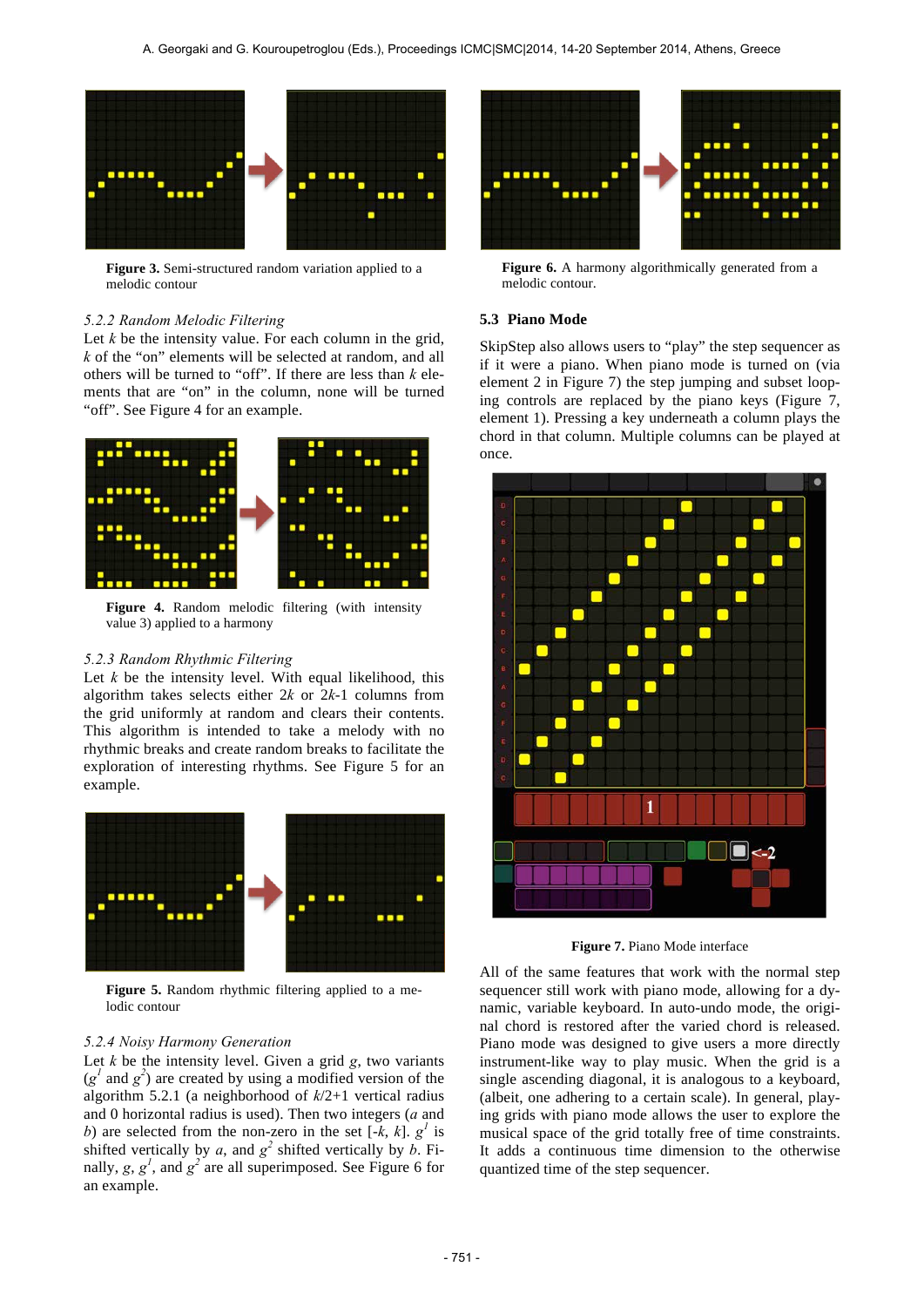#### **5.4 Collaboration**



**Figure 8.** Collaboration interface

When multiple instances of SkipStep are running on the same local area network (LAN), the users can sync their metronomes to step at the same rate. Users on the same LAN can also send grids and scales to each other via the send/receive interface. Users first load a grid and scale into the pre-send editor via element 2 in Figure 8. Pressing the first button loads the grid and scale currently being looped in the first instrument, and so on. In the preeditor (Figure 8, elements 1 and 3), users can modify the grid and scale before sending it without affecting the instrument it was taken from. By tapping element 4 in Figure 8, users can broadcast this grid to all other users on the LAN. When a grid and scale are received, they are displayed on elements 5 and 6 in Figure 8, where they can be edited again. To send the received grid to loop on the  $i^{th}$  instrument, users can press the  $i^{th}$  button on element 7 in Figure 8. Pressing the *i th* button on element 8 in Figure 8 changes the scale of the  $i<sup>th</sup>$  instrument to the received scale.

Additionally, multiple users can collaboratively edit a single SkipStep instance, in much the same way that multiple users can edit a single document on Google Docs. In this case, multiple iPads connect to a single instance of SkipStep, and the control events from one iPad are bounced to update the UIs of all others. All users can still access all of the different SkipStep features.

# **6. INTERACTIVE CAPABILITIES**

#### **6.1 Offline and Online Decision Making**

An important benefit of the step sequencer interface (and interactive looping systems in general) is that it allows for a blend of online and offline decision making/activity. When improvising with an acoustic instrument, for example, most of the decisions made are online, or in "realtime" - the choice of what note to play at the next beat must be made before that beat arrives, and a delay that causes one to play unintentionally "late" is an error. In composing, the decisions being made are generally offline; there is no sense of "lateness" in deciding what note to enter into a score, and there is unlimited time to consider the entire piece of music composed so far.

SkipStep allows for both immediate actuation, which allows for keyboard-like performance, and looping, which allows music to play when the user is not interacting with the device, allowing them to make offline decisions without halting the musical output. Also, the automated algorithmic variation can prevent the repetition of static loops while offline decisions are being made. Offline decision-making can allow users to "plan ahead" while improvising, which could be especially useful for novice improvisers. If SkipStep is being used with multiple users, the looping functionality allows performers to stop "playing" and communicate directly with each other (verbally or textually), which could greatly change the dynamic of group improvisations. If SkipStep is being used in conjunction with other physical devices, users could manipulate other devices while SkipStep loops with automatic variation in the background.

#### **6.2 Multi-Instrument Control**

SkipStep's looping functionality allows users to control multiple instruments at once. While Ableton and other DAWs provide ways to start and stop pre-composed loops across different instruments in real time, they do not provide the ability to edit the loops themselves in real-time. SkipStep allows for both the editing and launching of loops in real time across multiple instruments. In addition, SkipStep allows for multiple modes of musical modification to occur simultaneously: users can apply automatic algorithmic variation on some instruments (using different algorithms on different instruments), while using the piano mode on yet another instrument.

### **6.3 Improvising Without Musical Knowledge**

SkipStep allows users with little to no musical knowledge to engage in expressive improvisation. The step sequencer interface allows users to easily see the melodic contours they are creating, letting them edit music based on what it "looks like" rather than what it sounds like. Also, the sequencer allows users with no instrument or music-software experience to quickly create and hear melodies in real-time. The algorithms provided can help novice users quickly create variations on input, and the real-time save/load and undo features can help new users